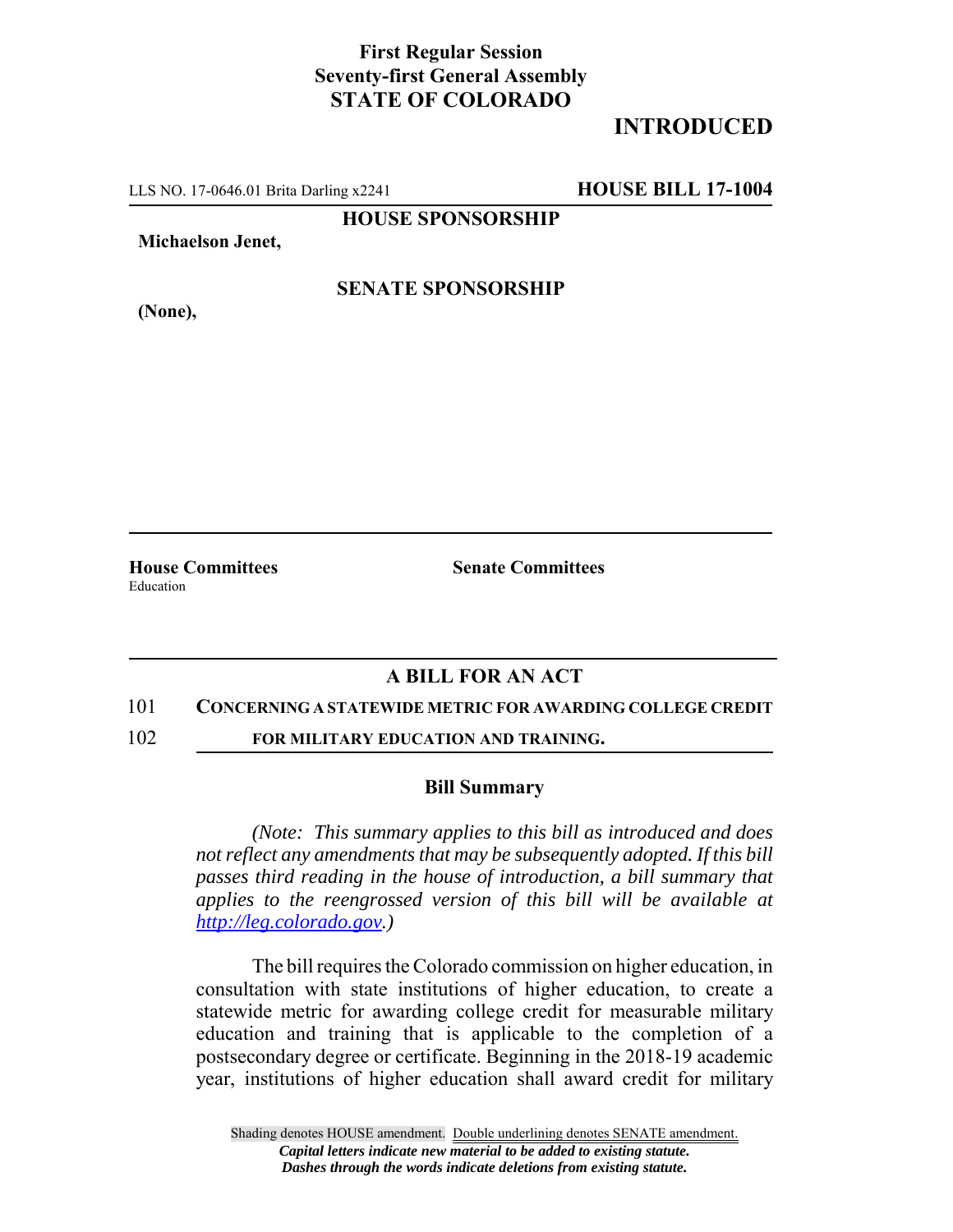education and training pursuant to the statewide metric. During the regular legislative session prior to its implementation, the department of higher education shall report to the general assembly on the statewide metric for military credit.

 *Be it enacted by the General Assembly of the State of Colorado:* **SECTION 1. Legislative declaration.** (1) The general assembly hereby finds and declares that: (a) Many Coloradans currently serve in the Armed Forces, and Colorado is home to more than 400,000 veterans; (b) These members of our community spend significant time receiving training and education for jobs serving our country and safeguarding our freedom and liberty; (c) The Armed Forces invest taxpayer dollars to provide high-quality education and training to service members; (d) Upon separation from the military, former service members are offered a GI bill; (e) The GI bill generally covers only thirty-six months of education; however, a standard bachelor's degree can take forty-eight to sixty months to achieve; and (f) We put veterans at increased risk of poverty and failure to complete their postsecondary education by putting them into college classes beneath their level of educational attainment, while at the same time denying veterans the funding necessary to complete a standard postsecondary degree program. (2) Now, therefore, by creating a statewide metric for awarding credit for measurable military education and training, Colorado can ensure an easier pathway to postsecondary degree completion for our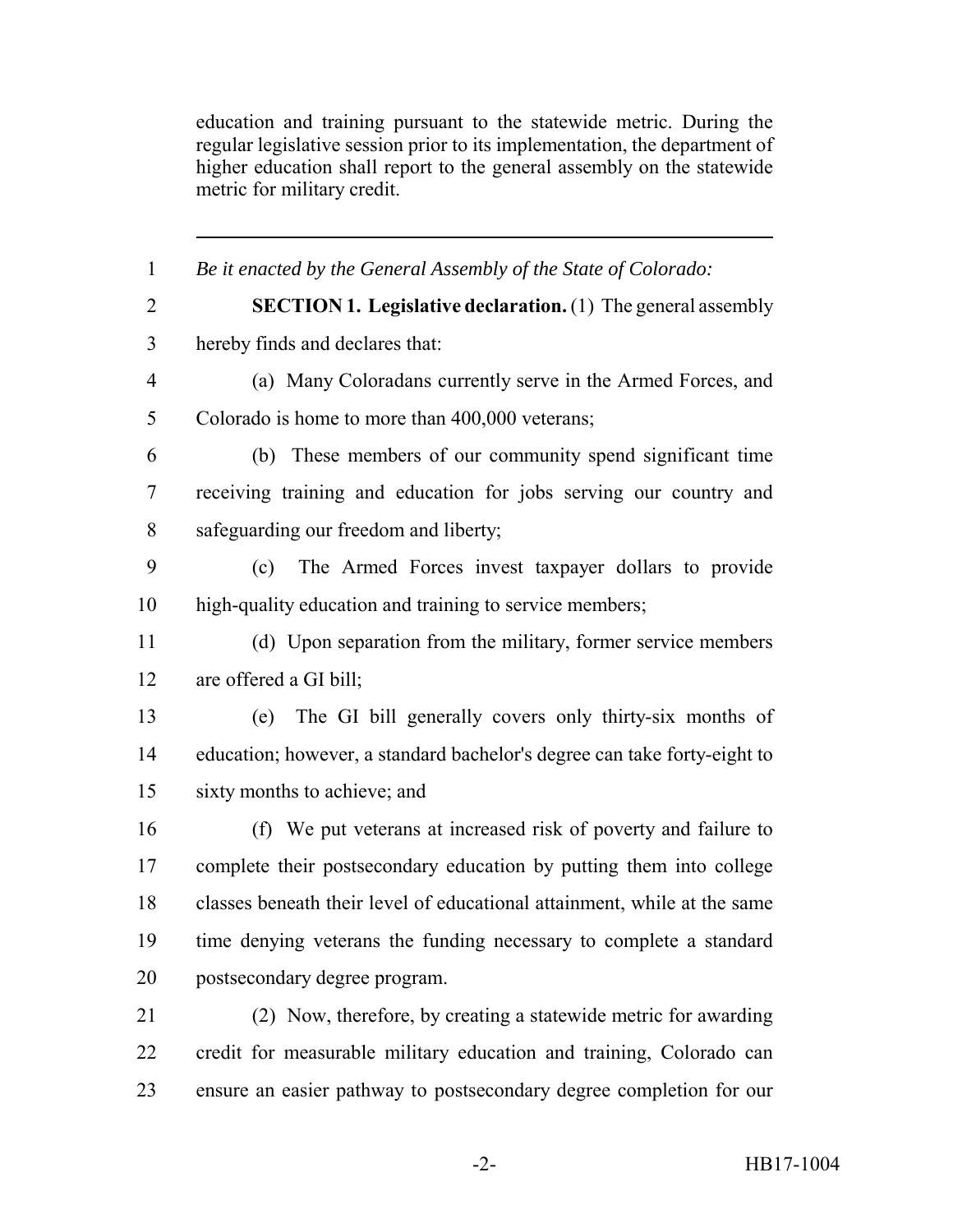veterans.

 **SECTION 2.** In Colorado Revised Statutes, 23-1-125, **add** (4.3) as follows:

 **23-1-125. Commission directive - student bill of rights - degree requirements - implementation of core courses - competency test - prior learning - repeal.** (4.3) **Credit for military education and training.** (a) ON OR BEFORE JULY 1, 2018, THE COMMISSION SHALL, IN CONSULTATION WITH EACH PUBLIC INSTITUTION OF HIGHER EDUCATION, DEVELOP A STATEWIDE METRIC FOR AWARDING CREDIT FOR MEASURABLE LEARNING FROM MILITARY EDUCATION AND TRAINING, WITH THE OBJECTIVE OF AWARDING CREDIT, TO THE FULLEST EXTENT POSSIBLE, FOR CORE COURSES AND COURSES NECESSARY FOR COMPLETION OF A DEGREE OR CERTIFICATE. AS PART OF THE STATEWIDE METRIC, THE COMMISSION SHALL DEFINE A PROCESS FOR STUDENTS TO DEMONSTRATE MEASURABLE LEARNING FROM MILITARY EDUCATION AND TRAINING, WHICH PROCESS SHOULD BE BASED UPON THE JOINT SERVICE TRANSCRIPT OF THE VETERAN. 17 BEGINNING IN THE 2018-19 ACADEMIC YEAR, EACH PUBLIC INSTITUTION OF HIGHER EDUCATION SHALL GRANT CREDIT PURSUANT TO THE STATEWIDE METRIC, WITH FULL COURSE CREDIT FOR COURSES SATISFIED 20 AND FREE TUITION FOR THOSE COURSES.

 (b) (I) DURING THE 2018 REGULAR SESSION, THE DEPARTMENT SHALL REPORT TO THE EDUCATION AND STATE, VETERANS, AND MILITARY AFFAIRS COMMITTEES OF THE SENATE AND HOUSE OF REPRESENTATIVES, OR ANY SUCCESSOR COMMITTEES, ON THE STATEWIDE METRIC DEVELOPED 25 PURSUANT TO THIS SUBSECTION (4.3).

**(II) THIS SUBSECTION (4.3)(b) IS REPEALED, EFFECTIVE JANUARY** 1, 2019.